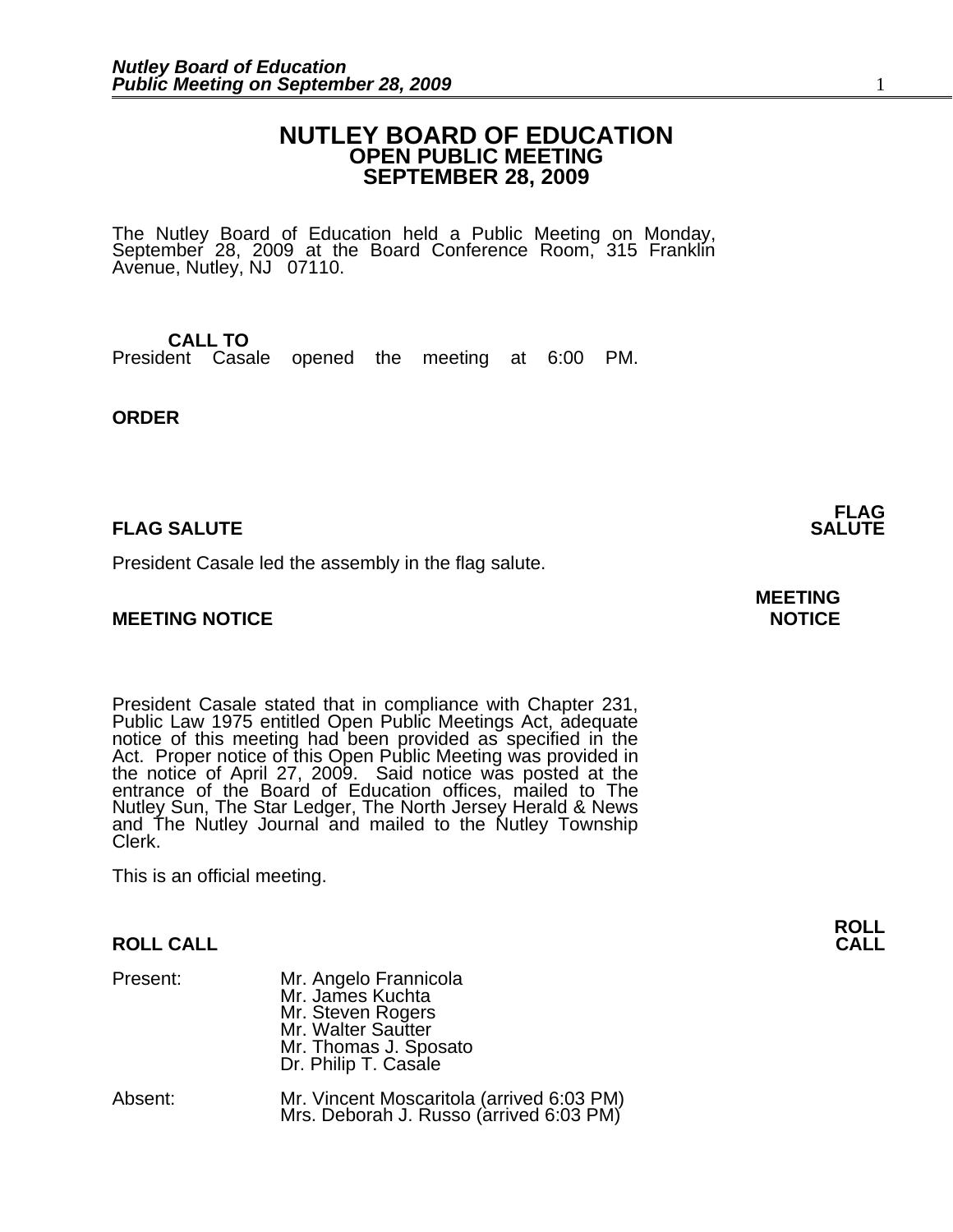Mr. Kenneth Reilly

|               | Mr. Kenneth Reliiv                                                                                        |
|---------------|-----------------------------------------------------------------------------------------------------------|
| Also Present: | Mr. Joseph Zarra, Superintendent of Schools<br>Mr. Michael DeVita, Business Administrator/Board Secretary |
| Also Absent:  | Mrs. Mariana Francioso, Assistant Superintendent of Schools                                               |

Trustees Moscaritola and Russo arrived at 6:03 PM.

# **MOTION TO ADJOURN TO EXECUTIVE SESSION SESSION**

At 6:05 PM Trustee Kuchta moved and Trustee Rogers seconded the following resolution:

WHEREAS, the Board of Education will be discussing matters exempt from public discussion pursuant to N.J.S.A. 10:4-12,

NOW, THEREFORE, BE IT RESOLVED that the Board of Education recess to Closed Executive Session at this time to discuss the following:

> Personnel Issues Legal Issues Contractual Issues Student Issue

BE IT FURTHER RESOLVED that the results of the discussions will be made public by inclusion on the agenda of a subsequent meeting of the Board of Education or when the reasons for discussing such matters in closed session no longer exist.

The motion was approved by voice vote.

# **RECONVENE MEETING RECONVENE**

At 8:08 PM Trustee Kuchta moved, Trustee Sposato seconded, and the Board unanimously approved by voice vote a motion to reconvene the public meeting.

The meeting reconvened in the JHWMS Choir Room located at 325 Franklin Avenue, Nutley, NJ.

# **FLAG SALUTE & MOMENT OF SILENCE**

President Casale led the assembly in the flag salute & moment of silence.

**FLAG**<br>**SALUTE** 

**EXECUTIVE**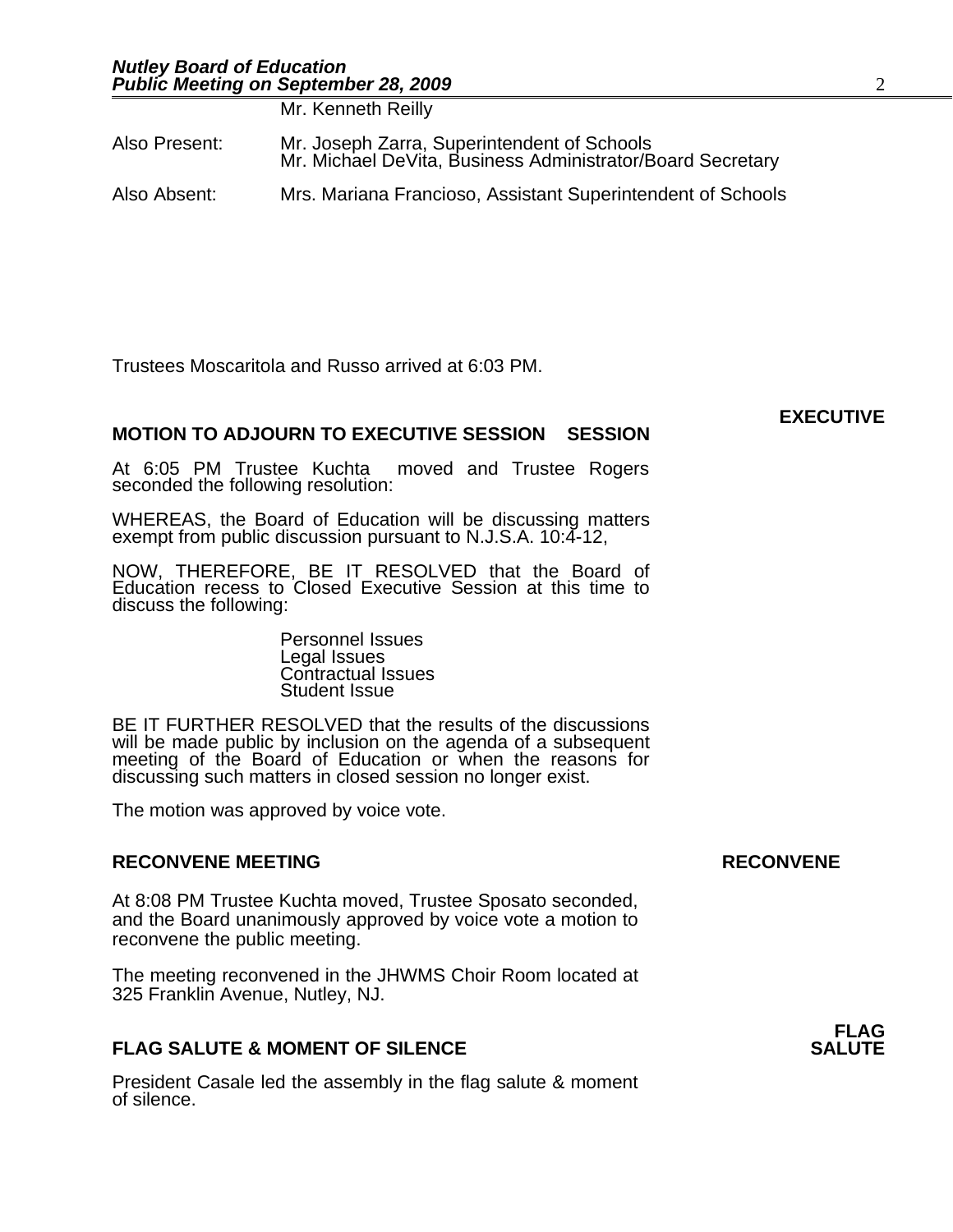# **ROLL CALL CALL**

Present:

Mr. Angelo Frannicola Mr. James Kuchta Mr. Vincent Moscaritola Mr. Kenneth Reilly Mr. Steven Rogers Mrs. Deborah J. Russo Mr. Walter Sautter Mr. Thomas J. Sposato Dr. Philip T. Casale

| Also Present: | Mr. Joseph Zarra, Superintendent of Schools<br>Mr. Michael DeVita, Business Administrator/Board Secretary<br>Mr. Frank Pomaco, Board Attorney<br>Ms. Stephanie Urso, Student Representative |
|---------------|---------------------------------------------------------------------------------------------------------------------------------------------------------------------------------------------|
| Absent:       | Mrs. Mariana Francioso, Assistant Superintendent of Schools                                                                                                                                 |

# **APPROVAL OF MINUTES APPROVE**

# **OF MINUTES**

BE IT RESOLVED that the Board of Education approves the following minutes:

September 14, 2009 – Open Public Meeting September 14, 2009 – Closed Executive Session September 3, 2009 – Open Public Meeting August 24, 2009 – Closed Executive Session August 24, 2009 – Open Public Meeting

Trustee Kuchta moved, Trustee Sautter seconded, and the Board minutes were approved with the following exceptions:

- 1.Trustee Frannicola abstained on the minutes of September 3, 2009 due to his absence.
- 2.Trustee Kuchta abstained on the minutes of August 24, 2009 due to his absence.
- 3.Trustee Reilly abstained on the minutes of August 24, 2009 due to his absence.

#### **CORRESPONDENCE CORRESPONDENCE**

A letter from Spring Garden's PTO President, Vice-President, Executive Board and Class Parents regarding a vote of confidence in Spring Garden Elementary School principal.

# **SUPERINTENDENT'S REPORT SUPT'S REPORT A**

# **ROLL**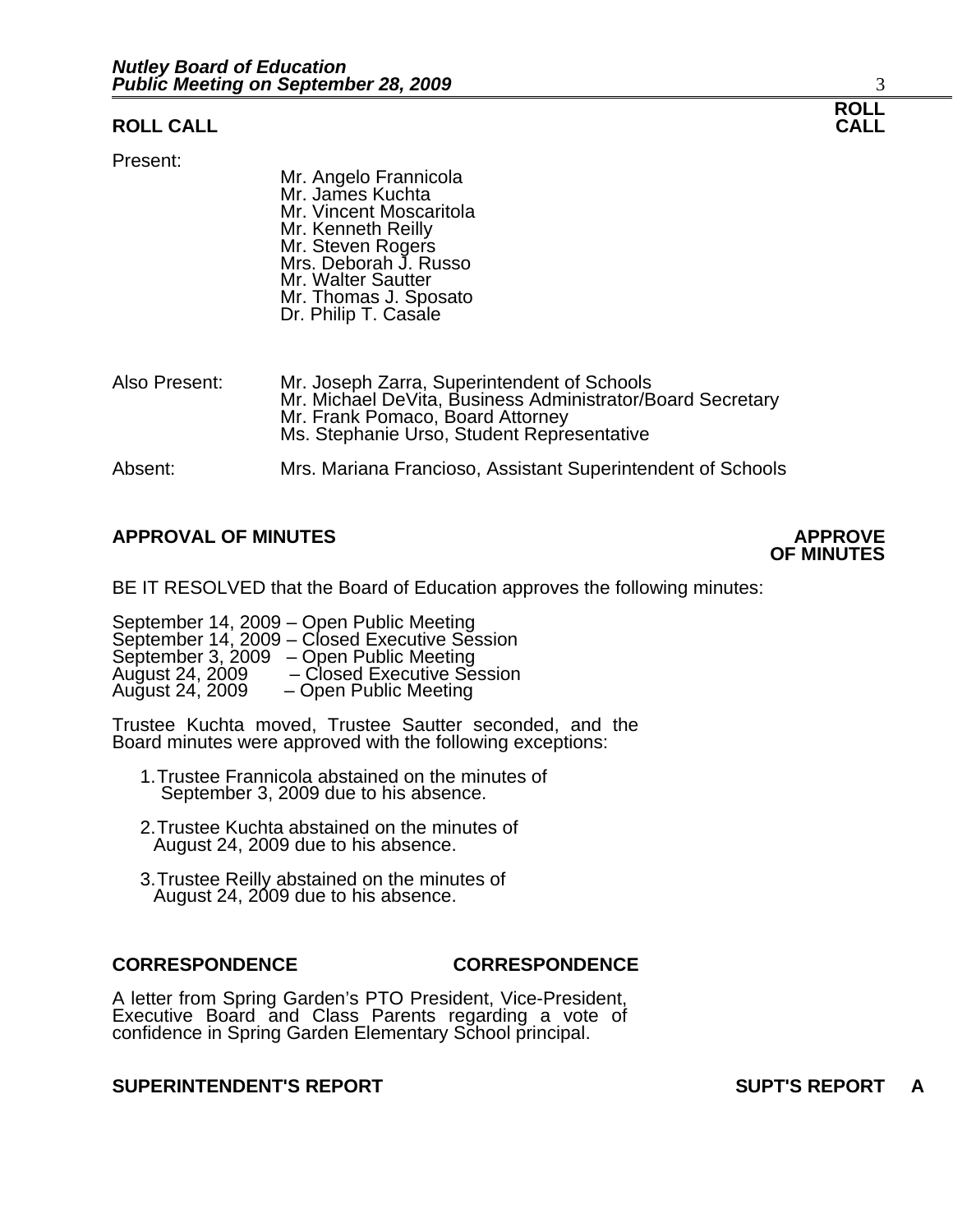Mr. Zarra presented the Superintendent's Report dated September 28, 2009, Schedule A, which is appended to the minutes of this meeting, and briefly summarized its contents as well as other activities going on in the district.

Mr. Zarra also welcomed Stephanie Urso, the student representative to the Board for this school year.

Trustee Moscaritola exited at 8:44 PM.

# **BOARD SECRETARY'S REPORT**

Mr. DeVita spoke about the status of the heating in Washington and Lincoln schools and the 2008-2009 School Audit.

**BOARD**

**SECRETARY'S**

Trustee Moscaritola returned at 8:47 PM.

# **COMMITTEE REPORTS REPORTS**

Trustee Rogers – H1N1 Virus Consolidating Communications

Trustee Reilly – Facilities Committee

Stepahnie Urso - Student Representative

# **PRESENTATIONS:**

Website Presentation – Mr. John Carrino gave a power-point presentation on the website his company can provide to the Nutley School District.

A discussion ensued among the Board.

K-12 Curriculum Mapping – Mr. John Calicchio, JHWMS Principal, and Mrs. Rosemary Clerico, Spring Garden Principal, gave an in-depth report on the process of curriculum mapping and where the district stands.

A discussion ensued among the Board.

# **HEARING OF CITIZENS (Resolutions Only)**

Resident Terry Quirk asked if the memorial was for Mrs. McDonald who taught in Washington School.

# **COMMITTEE**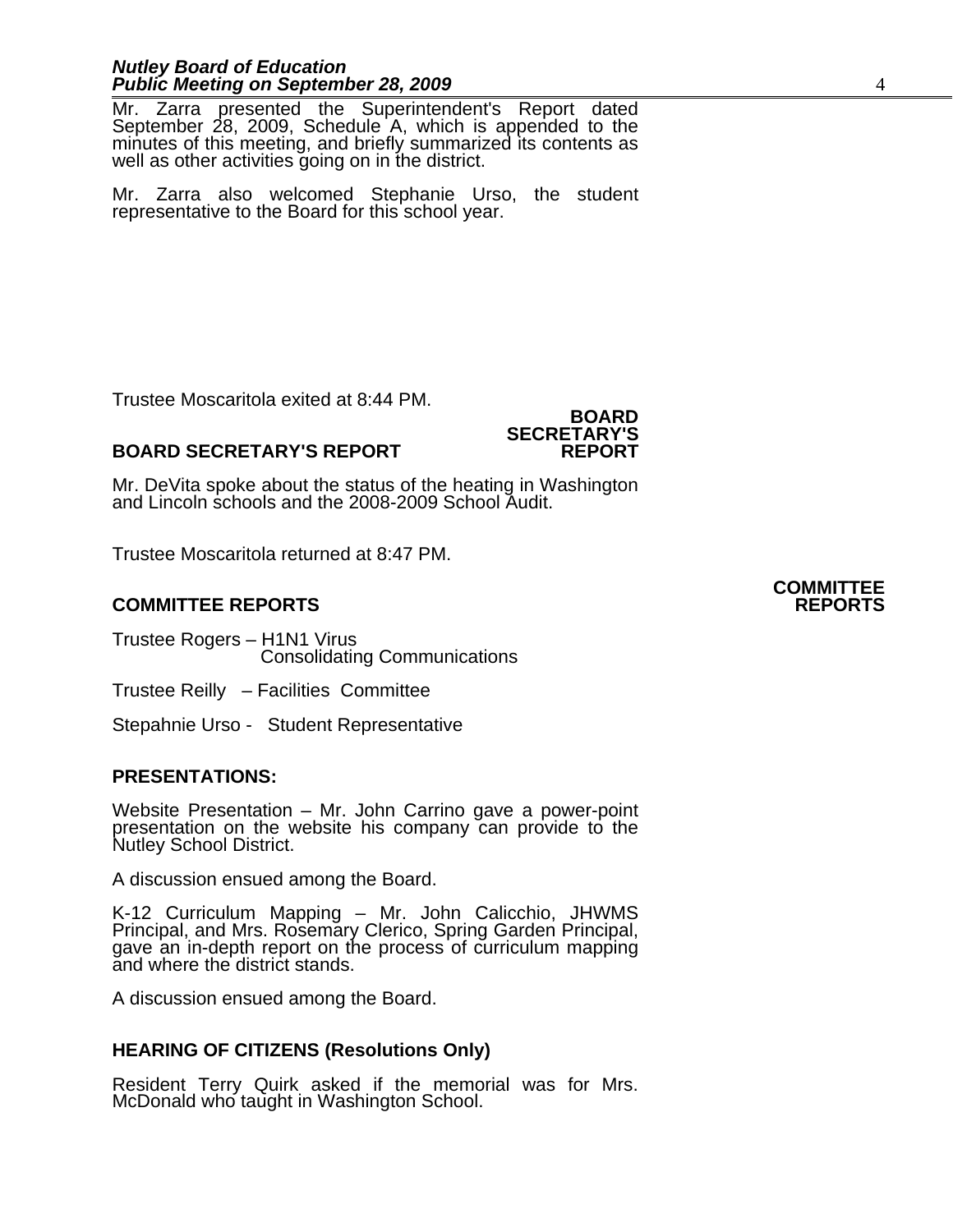Resident Alan Thomas asked about the NCLB Grant Stipends and where the funds for the Business Administrator's Resolution 10 – Approval of Additional Services – Spiezle Group is coming from.

# *SUPERINTENDENT'S RESOLUTIONS* **SUPT'S**

**RESOLUTIONS**

Trustee Sposato moved, and Trustee Kuchta seconded, a motion that the Board approves Superintendent's Resolutions numbers 1 through 17 as listed below.

The Superintendent's Resolutions 1 through 17 were unanimously approved by roll call vote.

#### **RESIGNATION PART TIME AIDE**

# 1. **RESIGNATION – Part-time Aide**

BE IT RESOLVED that the Board of Education approves the acceptance of the resignation of Mrs. Joann Krupka as parttime aide effective September 25, 2009.

#### **RESIGNATION ATHLETICS**

# 2. **RESIGNATION – Athletics**

BE IT RESOLVED that the Board of Education approves the acceptance of the resignation of Mr. Frank Francia as head girls basketball coach effective September 10, 2009.

**AMEND PROF. STAFF**

# 3. **AMENDING RESOLUTION – Professional Staff**

BE IT RESOLVED that the Board of Education approves the amending of the resolution Reappointments – Professional Staff, (Schedule F) approved at the June 22, 2009 Board Meeting to reflect a change in full-time status for Mrs. Rosa Santoriello to part-time.

#### **AMEND PERSONNEL**

# 4. **AMENDING RESOLUTION – Personnel**

BE IT RESOLVED that the Board of Education approves the amending of the Addendum Resolution Reappointments – Part-time School Aides approved at the August 24, 2009 Board Meeting to reflect the following change:

Reinstate the following Part-time School Aide:

 Corinne DeGennaro (Replacing Joann Krupka) **LEAVE OF ABSENCE**

**TEACHER**

# 5. **LEAVE OF ABSENCE – Teacher**

BE IT RESOLVED that the Board of Education approves a leave of absence in accordance with the New Jersey Family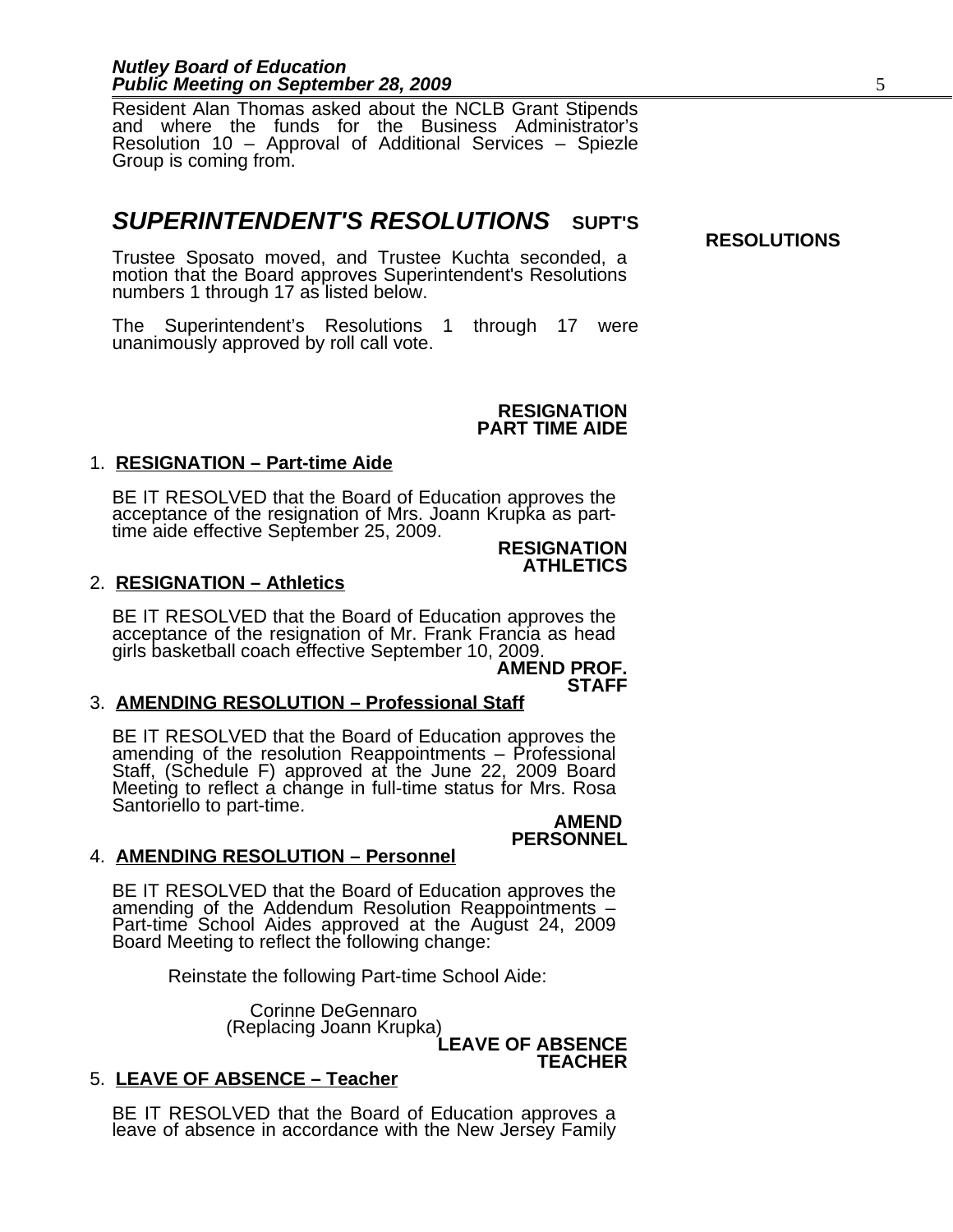Leave Act for Mrs. Maria Strumolo effective November 2, 2009 through January 29, 2010 with a return date of February 1, 2010.

#### **LEAVE OF ABSENCE TEACHER**

### 6. **LEAVE OF ABSENCE – Teacher**

BE IT RESOLVED that the Board of Education approves a leave of absence in accordance with the New Jersey Family Leave Act for Mrs. Michelle Yasso effective October 29, 2009 through January 29, 2010 with a return date of February 1, 2010.

> **APPOINT** TEACHER SUBS<br>B

# 7. **APPOINTMENTS – Teacher Substitutes**

BE IT RESOLVED that the Board of Education approves the appointments of the teacher substitutes listed on the attached Schedule B for the 2009-10 school year.

#### **APPOINT SEC./CLERICAL/AIDE SUBS**

# 8. **APPOINTMENTS – Secretarial/Clerical/Aide Substitutes**

BE IT RESOLVED that the Board of Education approves the following substitutes for the 2009-10 school year:

Secretarial/School Aide

Bonnie D'onofrio Leigh Flynn Diane Guarino Joy Intindola Denise Lewis

School Aide

Angela Gil Agata Mastropasqua

# **APPOINT EXTENDED DAY**

# 9. **APPOINTMENT – BOE Extended Day Program**

BE IT RESOLVED that the Board of Education approves the appointment of Ms. Kristen Puzio as a part-time Child Care Instructor for the 2009-2010 school year at the hourly rate of \$27.00.

# **APPOINT ATHLETICS**

# 10. **APPOINTMENT – Athletics**

BE IT RESOLVED that the Board of Education approves the Fall athletic appointment listed below for the 2009-10 school year in accordance with the 2008-09 Coaches Salary Guide.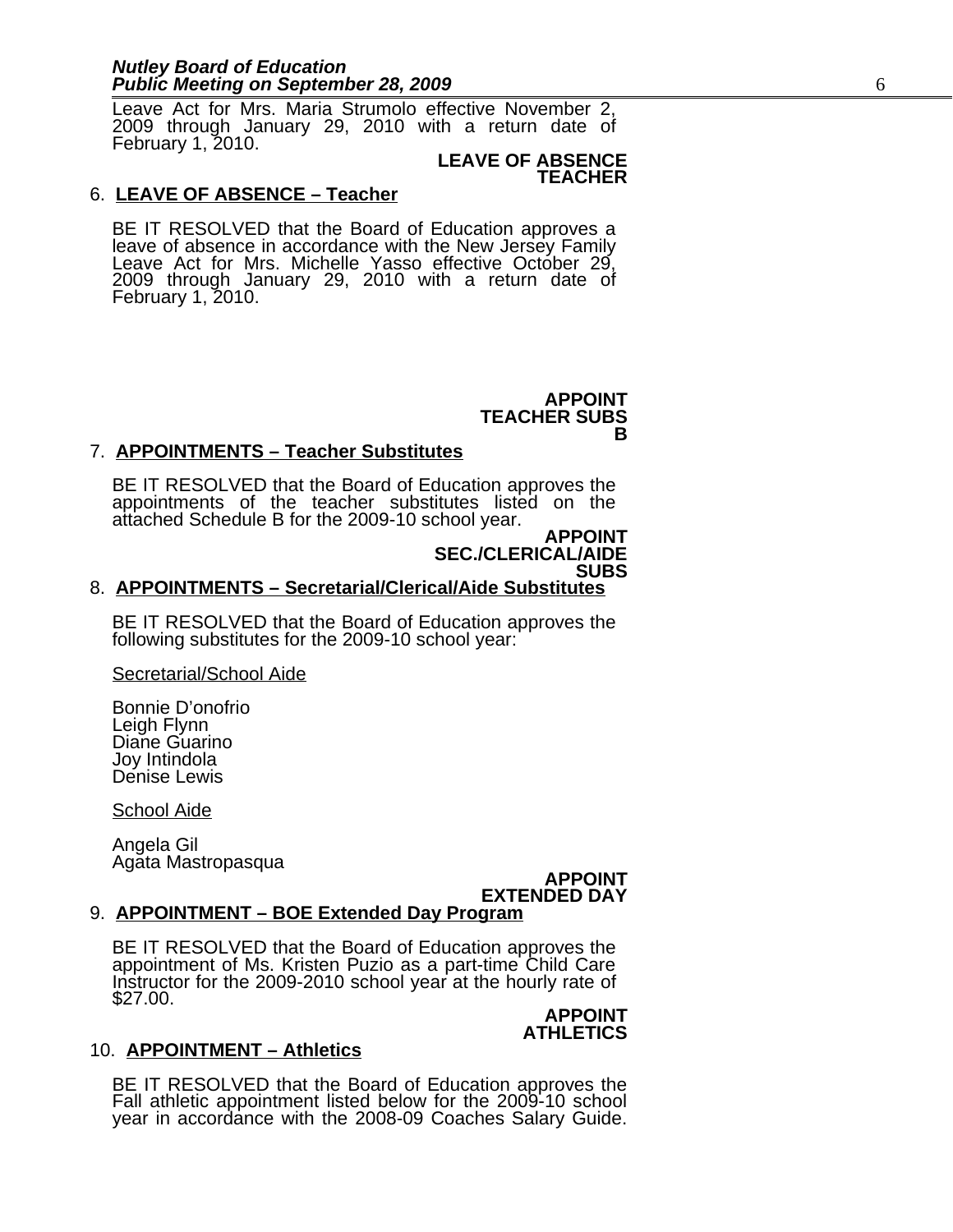The salary will be adjusted in accordance with the new 2009- 10 Coaches Salary Guide:

| <b>Sport</b>                         | Name          | Step | Salary  |
|--------------------------------------|---------------|------|---------|
| VOLLEYBALL<br><b>Assistant Coach</b> | Ryan McMullen |      | \$3,275 |

### **APPOINT VOLUNTEER NURSE**

### 11. **APPOINTMENT – Volunteer Nurse**

BE IT RESOLVED that the Board of Education approves the appointment of Mrs. Angelina Fernandez as volunteer nurse for the Lincoln/Spring Garden camping trip on October 14, 15, and 16, 2009.

# **APPOINT CAFÉ. BUS AIDE SUB**

# 12. **APPOINTMENT – Cafeteria/Bus Aide Substitute**

BE IT RESOLVED that the Board of Education approves the following substitute for the 2009-10 school year:

Cafeteria/BusAide

Eileen Aiello

#### **APPROVE STIPENDS**

#### 13. **APPROVAL OF STIPENDS**

BE IT RESOLVED that the Board of Education approves the following personnel be paid stipends for the NCLB Grant in the following amounts:

| Title III | Ciro Violante | \$2,000 |
|-----------|---------------|---------|
|-----------|---------------|---------|

Title IV Matale Ferrara \$1,000

**LONGEVITY PAY**

#### 14. **LONGEVITY PAY**

BE IT RESOLVED that the Board of Education approves the following longevity payment:

| Lottie Alama       | -\$2,150(prorated) Eff. Oct. 1, 2009 (25 yrs.)<br>-\$1,400 (prorated) Eff. Oct. 1, 2009 (10 yrs.)          |
|--------------------|------------------------------------------------------------------------------------------------------------|
| Donald Barlow      | -\$2,000 (prorated) Eff. Oct. 1, 2009 (17 yrs.)<br>-\$4,300 (prorated) Eff. Oct. 1, 200 <u>9 (25</u> yrs.) |
| Lawrence P. Koster | EXTRA                                                                                                      |
| Sharon Larcara     | COMP.                                                                                                      |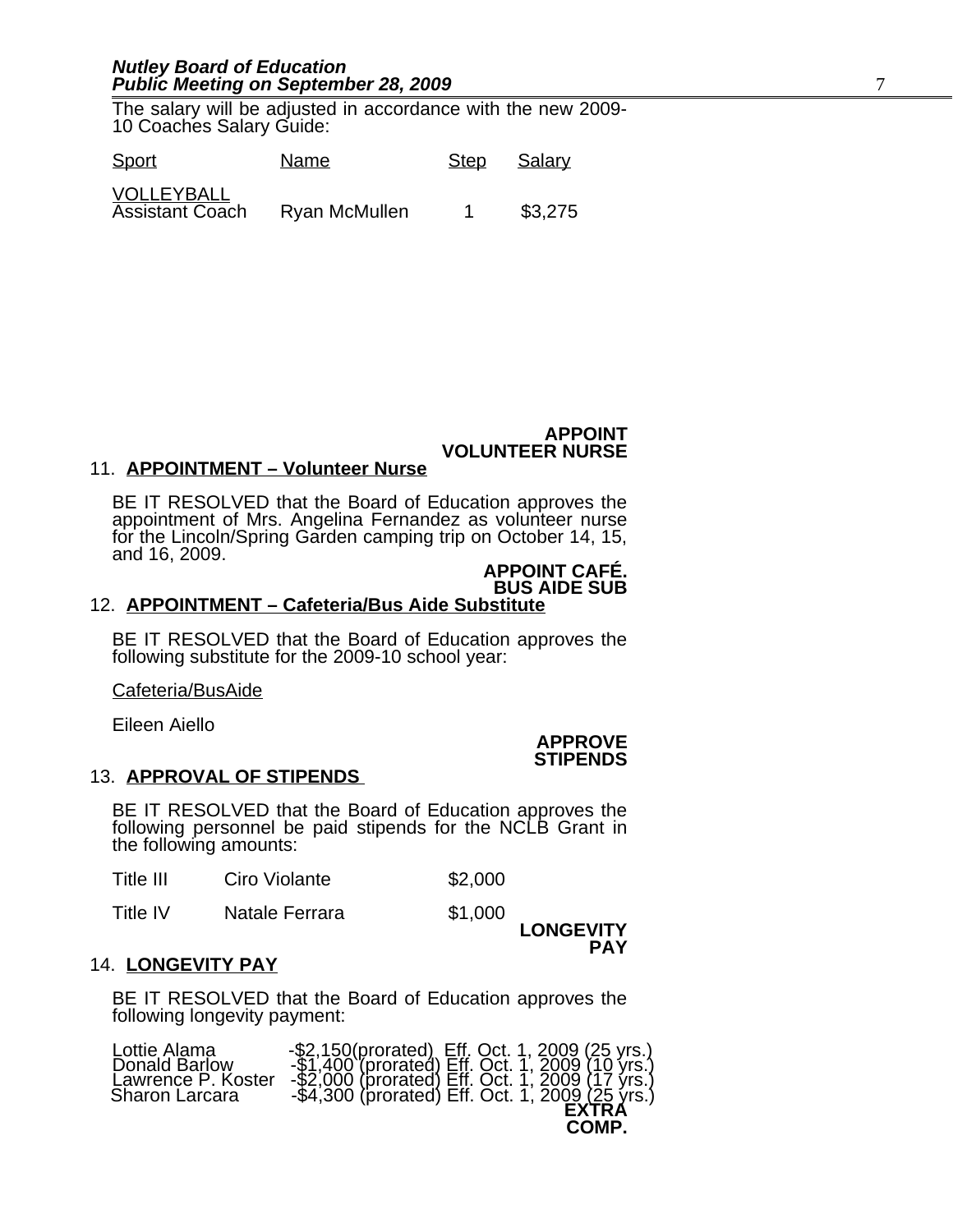# 15. **EXTRA COMPENSATION**

BE IT RESOLVED that the Board of Education approves the following personnel be paid extra compensation in the amounts indicated for services rendered:

#### **PAYMENT FOR FILMING BOE MEETINGS- June 22, 30, July 9, 27, August 24, September 3, and June 24 Graduation**

| <b>Steven Gerechoff</b> | \$127.50 |
|-------------------------|----------|
| Angelo Lambroschino     | 127.50   |
| Erika Regalado          | 82.50    |

### **PAYMENT FOR ESL SUMMER WORKSHOP – ACCESS for ELLs test results and reviewing new ESL text series**

| <b>Kathleen Cullity</b> | \$275.04 |
|-------------------------|----------|
| Jane Frost-Guzzo        | 151.44   |

#### **PAYMENT FOR SUMMER HOURS – Technology Department – July 27 through August 21, 2009**

John Schwarz \$9,766.80

# **PAYMENT FOR SUMMER HOURS – Librarians**

| Erin Battaglia      | \$530.00 |
|---------------------|----------|
| Susan Bresnan       | 1,207.18 |
| Jainine Gambaro     | 825.12   |
| Christina Stendardi | 161.44   |
| Louise Walk         | 695.00   |

#### **PAYMENT FOR SUMMER HOURS – Guidance**

#### High School

| Donna Cocco              | \$1,072.50 |
|--------------------------|------------|
| Jill Divilio             | 1,200.00   |
| James Mauro              | 1,465.02   |
| Kathryn Mitchell         | 1,465.02   |
| Susan Scerbo             | 1,465.02   |
| <b>Mary Fran Simmons</b> | 1,465.02   |

#### **JHW Middle School**

| James Cummings | \$976.68 |
|----------------|----------|
| Joyce Wood     | 947.68   |

### **PAYMENT FOR SUMMER BAND CAMP**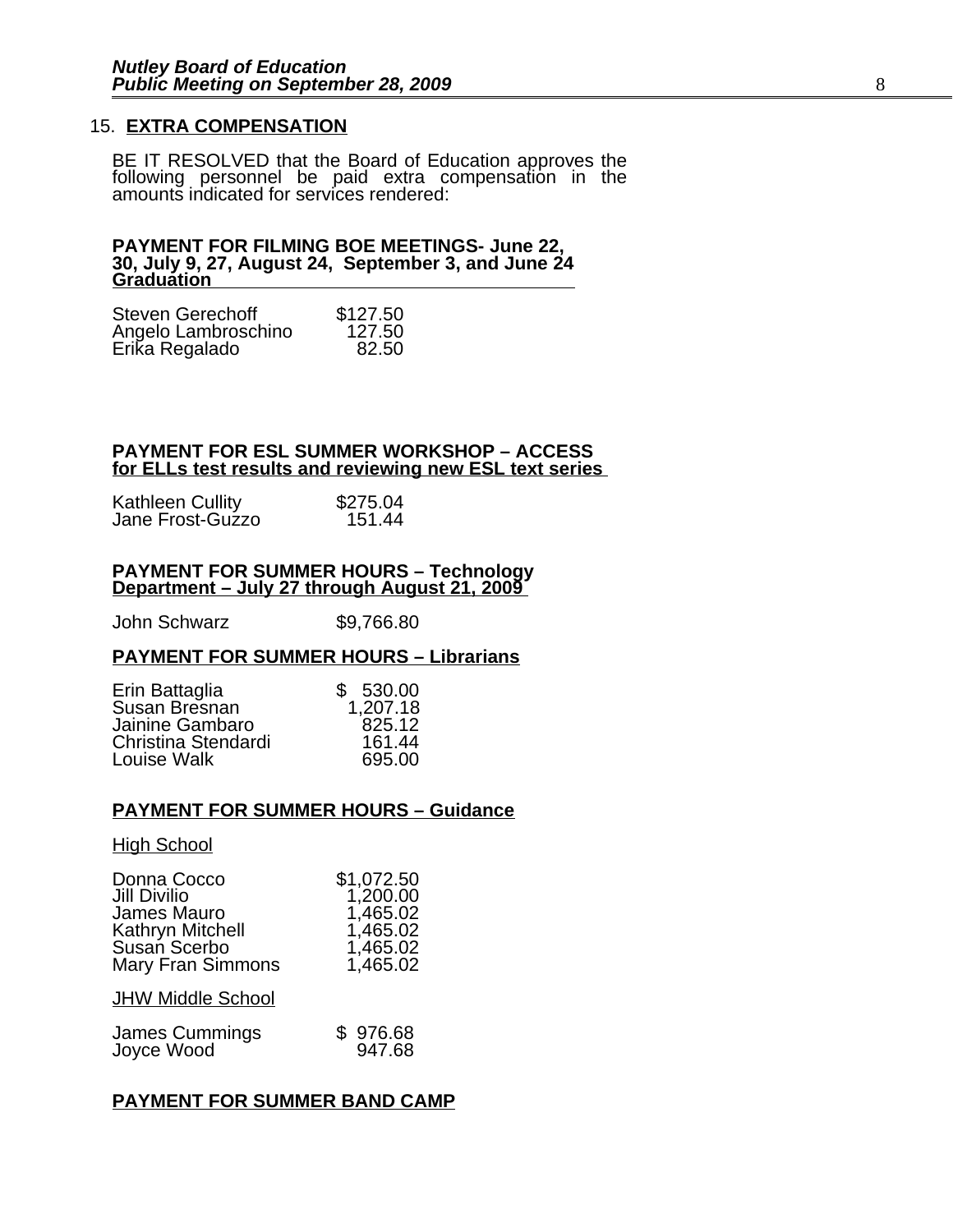| Jeff Brown<br>Aurilla Card<br>Michael Coppola<br>John Maiello<br>Stephanie Tirri | \$1,342.50<br>1,342.50<br>1,006.88<br>1,342.50<br>1,342.50 |
|----------------------------------------------------------------------------------|------------------------------------------------------------|
| Chaperones:<br>Carol Bender<br>Quinn Blandford                                   | \$500.00<br>500.00                                         |

### **PAYMENT FOR ACADEMY OF FINE & PERFORMING ARTS CLASSES – September 2008 through June 2009**

Elliott Bradley \$3,500.00

### **PAYMENT FOR SUMMER HOURS – Taping, Editing and Logging in of new equipment**

James Kelly \$2,105.70

#### **TRANSFER OF PERSONNEL**

# 16. **TRANSFER OF PERSONNEL**

BE IT RESOLVED that the Board of Education approves, upon the recommendation of the Superintendent of Schools, the following transfers:

| Name | From |  |
|------|------|--|
|------|------|--|

Susan Furnari Yantacaw High School Mari Konn Radcliffe Lincoln

High School

**SPECIAL CLASS PLACEMENT C**

### 17. **SPECIAL CLASS PLACEMENT – Educationally Disabled Students**

BE IT RESOLVED that the Board of Education hereby authorizes the Superintendent of Schools to assign classified handicapped children to educational programs according to how they can best achieve success in learning in accordance with the rules and regulations pursuant to Title 18A, Chapter 46, NJ Statutes, and Title 6 Chapter 28, NJ Administrative Code, and

BE IT FURTHER RESOLVED that the Board of Education authorizes the attendance of Nutley students at the special education classes for the 2009-10 school year as per the attached Schedule C.

# **MEMORIALS**

18. **Memorial:** Mrs. Irene Aragona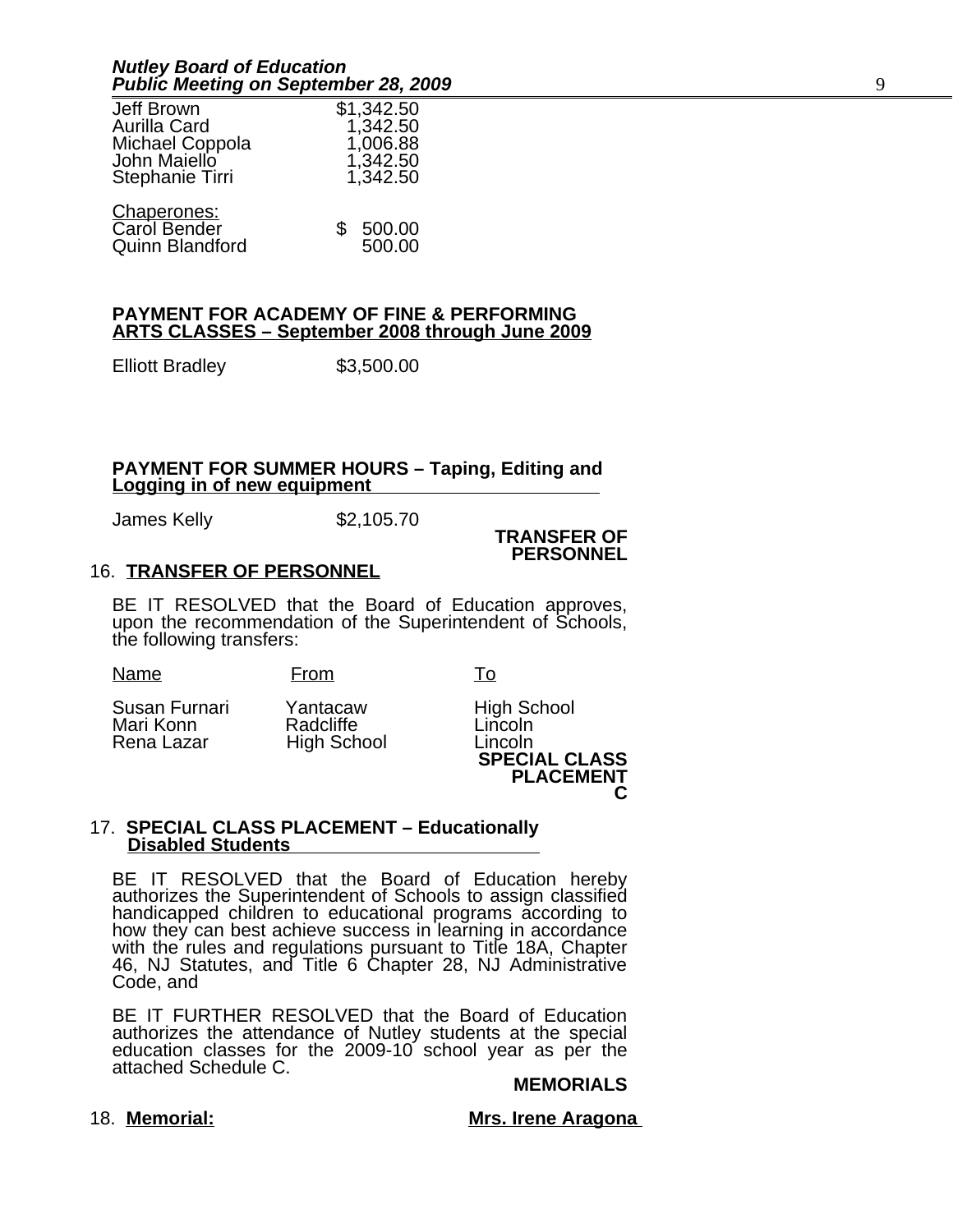Trustee Kuchta moved, and Trustee Sposato seconded, the following resolution. Upon being put to a roll call vote the resolution was approved.

WHEREAS, it is with a sense of deep sorrow and regret that the Nutley Board of Education records the death of Mrs. Irene Aragona on July 17, 2009, and

WHEREAS, Mrs. Aragona was employed in September, 1998 as a teacher in the Nutley Public Schools and had a distinguished educational career, and

WHEREAS, Mrs. Aragona won the admiration and respect of her fellow teachers and the friendship of pupils who came under the influence of her understanding and capable teaching.

NOW, THEREFORE, BE IT RESOLVED, That the Board of Education of the Township of Nutley extends deepest sympathy to the members of her family, and

BE IT FURTHER RESOLVED, That this resolution be made a part of the minutes of this meeting and a copy sent to the members of her family.

# 19. **M emorial: Mrs. Anita McDonald**

Trustee Rogers moved, and Trustee Moscaritola seconded, the following resolution. Upon being put to a roll call vote the resolution was approved.

WHEREAS, it is with a sense of deep sorrow and regret that the Nutley Board of Education records the death of Mrs. Anita McDonald on September 22, 2009, and

WHEREAS, Mrs. McDonald was employed in January, 1976 as a teacher in the Nutley Public Schools and had a distinguished educational career until her retirement in July, 2006, and

WHEREAS, Mrs. McDonald won the admiration and respect of her fellow teachers and the friendship of pupils who came under the influence of her understanding and capable teaching.

NOW, THEREFORE, BE IT RESOLVED, That the Board of Education of the Township of Nutley extends deepest sympathy to the members of her family, and

BE IT FURTHER RESOLVED, That this resolution be made a part of the minutes of this meeting and a copy sent to the members of her family.

#### 20. **M emorial: Mr. Marvin "Mark" Blaustein**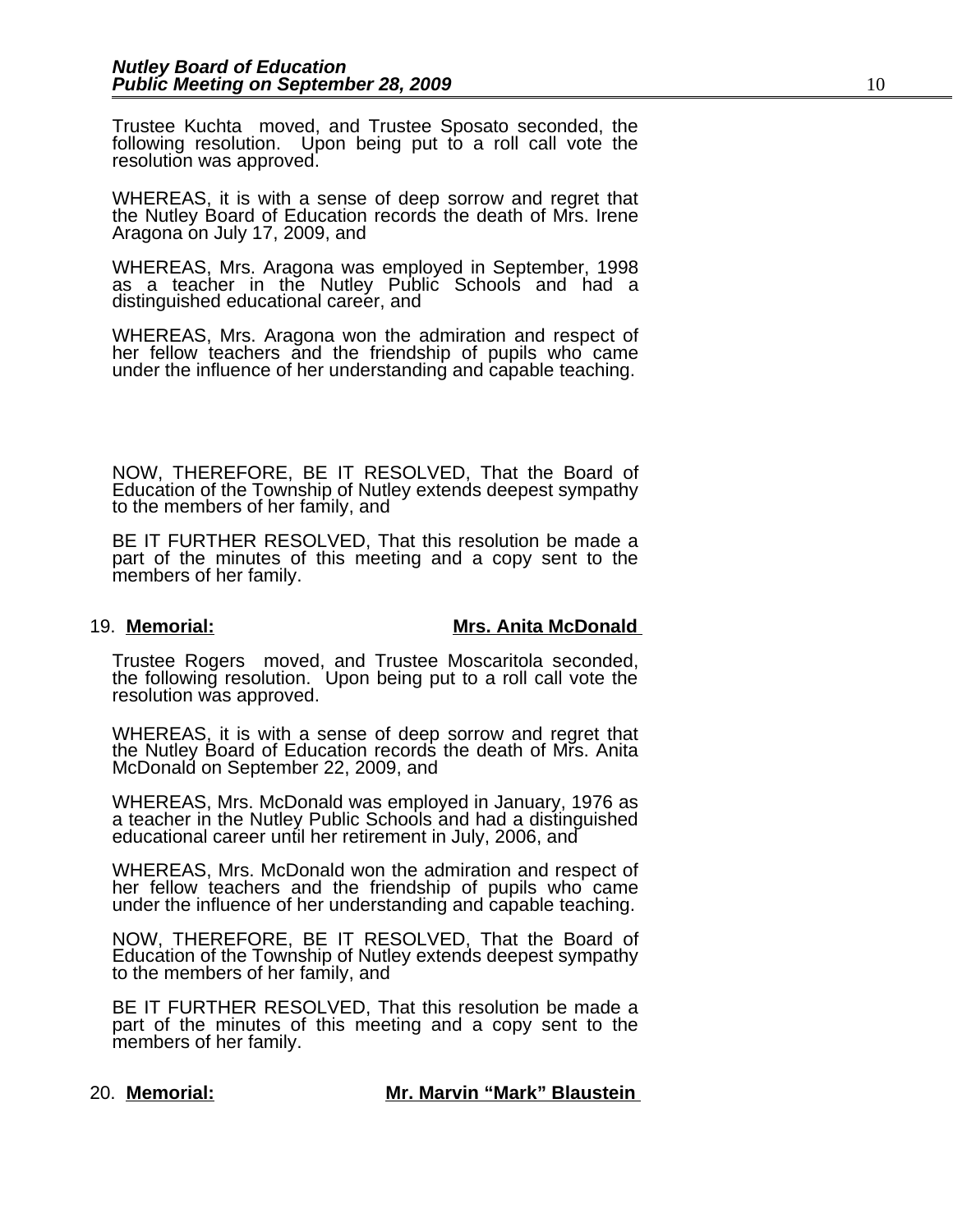Trustee Sautter moved, and Trustee Kuchta seconded, the following resolution. Upon being put to a roll call vote the resolution was approved.

WHEREAS, it is with a sense of deep sorrow and regret that the Nutley Board of Education records the death of Mr. Blaustein on September 13, 2009, and

WHEREAS, Mr. Blaustein was employed in September, 1964 as a guidance counselor in the Nutley Public Schools and had a distinguished educational career until his retirement in July, 1989, and

WHEREAS, through the years, Mr. Blaustein has exemplified the finest qualities of his profession at all times.

NOW, THEREFORE, BE IT RESOLVED, That the Board of Education of the Township of Nutley extends deepest sympathy to the members of his family, and

BE IT FURTHER RESOLVED, That this resolution be made a part of the minutes of this meeting and a copy sent to the members of his family.

### **TRANSFER OF PERSONNEL**

# 21. **TRANSFER OF PERSONNEL**

Trustee Kuchta moved, and Trustee Russo seconded, the following resolution. Upon being put to a roll call vote the resolution was approved with the following exception:

1. Trustee Rogers abstained.

BE IT RESOLVED that the Board of Education approves, upon the recommendation of the Superintendent of Schools, the following transfer:

Name From To

William Farkas Spring Garden High School

# **BOARD SECRETARY'S RESOLUTIONS**

*BOARD SECRETARY'S RESOLUTIONS*

### Trustee Moscaritola moved, Trustee Frannicola seconded, a motion that the Board approves the Board Secretary's Resolutions numbers 1 through 15 as listed below.

Upon a roll call vote Resolutions numbers 1 through 15 were approved with the following exceptions:

1. Trustee Reilly abstained on check No. 080970.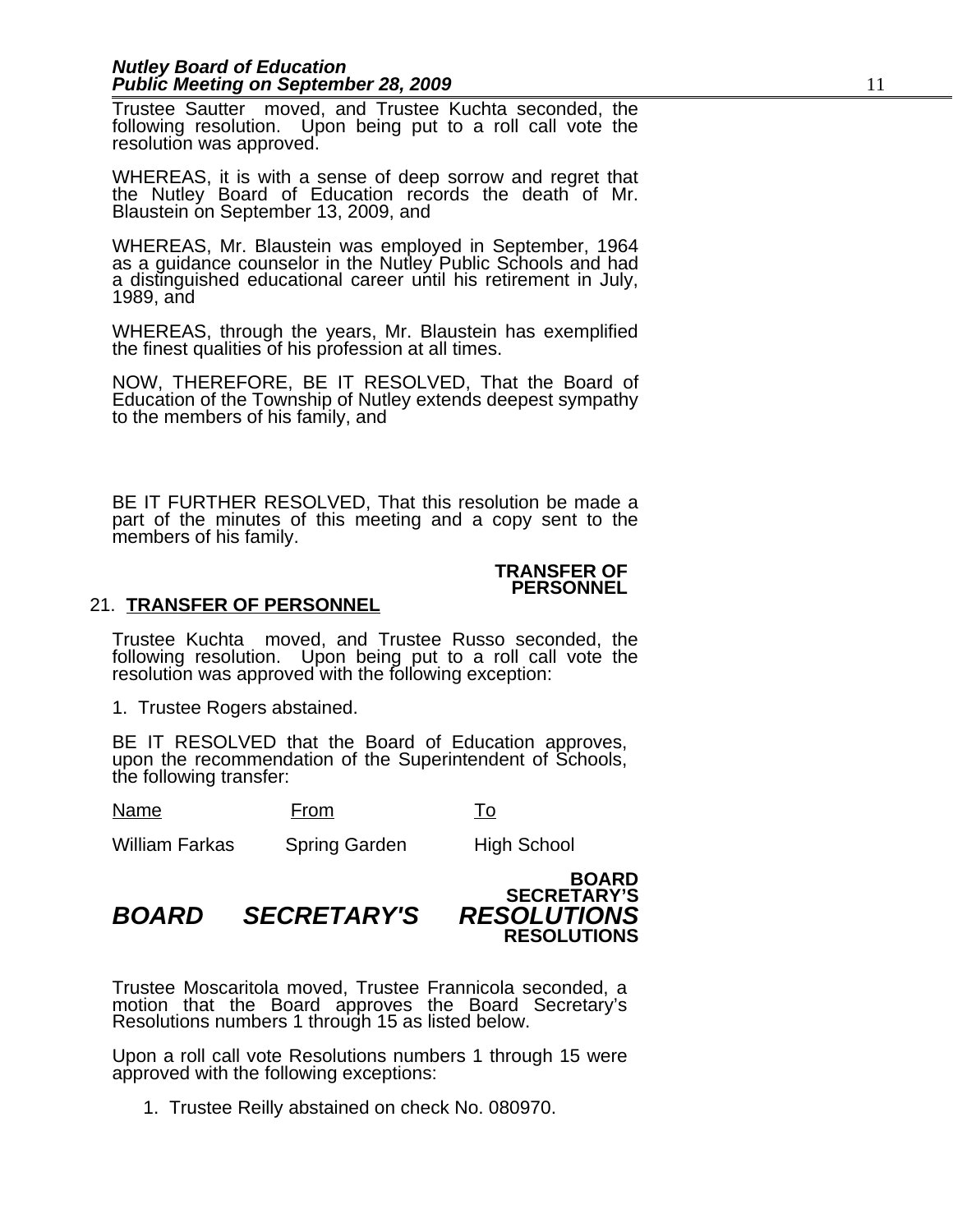| <b>Public Meeting on September 28, 2009</b>                                                                                                                                                                                                                                       | 12                                                                                        |
|-----------------------------------------------------------------------------------------------------------------------------------------------------------------------------------------------------------------------------------------------------------------------------------|-------------------------------------------------------------------------------------------|
| 2. Trustee Rogers voted "No"<br>all<br>cable<br>and<br>on<br>communications bills.                                                                                                                                                                                                |                                                                                           |
| <b>BILLS &amp;</b>                                                                                                                                                                                                                                                                |                                                                                           |
| 1. BILLS AND MANDATORY PAYMENTS                                                                                                                                                                                                                                                   | <b>MANDATORY</b>                                                                          |
| BE IT RESOLVED that the Board of Education approves the<br>payment of bills and mandatory payments dated September 28,<br>2009 in the total amount of \$5,308,112.67 (Appendix C).                                                                                                |                                                                                           |
| 2. REQUESTS FOR USE OF SCHOOL BUILDINGS AND<br><b>USE OF BUILDINGS</b><br>D<br><b>GROUNDS</b><br><b>AND GROUNDS</b>                                                                                                                                                               |                                                                                           |
| BE IT RESOLVED that the Board of Education approves the<br>requests for the use of school buildings and grounds (Appendix<br>D), that conform to the rules and regulations set by the Board of<br>Education.                                                                      |                                                                                           |
| 3. TRANSFER SCHEDULE<br>Е<br>BE IT RESOLVED that the Board of Education approves, in<br>compliance with NJAC $6A:23-2.11(c)3ii$ , and NJSA $18A:22-8-1$ ,<br>the transfers in the 2009-10 budget dated August 31, 2009 in<br>the amount of $$92,266.21$ as appended (Appendix E). | <b>TRANSFER</b><br><b>SCHEDULE</b>                                                        |
| 4. APPROVAL OF TRAVEL LIST<br>BE IT RESOLVED that the Board of Education approves the<br>travel list and all expenses per (Appendix F).                                                                                                                                           | <b>APPROVAL</b><br><b>TRAVEL LIST</b>                                                     |
| G                                                                                                                                                                                                                                                                                 | <b>APPROVAL</b><br><b>APPROVAL</b>                                                        |
|                                                                                                                                                                                                                                                                                   | <b>FIELD TRIPS</b>                                                                        |
| G<br>5. APPROVAL OF FIELD TRIPS                                                                                                                                                                                                                                                   |                                                                                           |
| BE IT RESOLVED that the Board of Education approves the<br>field trip list and all expenses per (Appendix G).                                                                                                                                                                     | <b>APPROVE APPLICATION</b><br><b>I.D.E.A. ARRA-BASIC &amp;</b><br>I.D.E.A. ARRA-PRESCHOOL |
| 6. APPROVAL OF SUBMISSION OF APPLICATION I.D.E.A.<br>PART ARRA-Basic and I.D.E.A. ARRA-Preschool - FY 2010                                                                                                                                                                        |                                                                                           |

*Nutley Board of Education*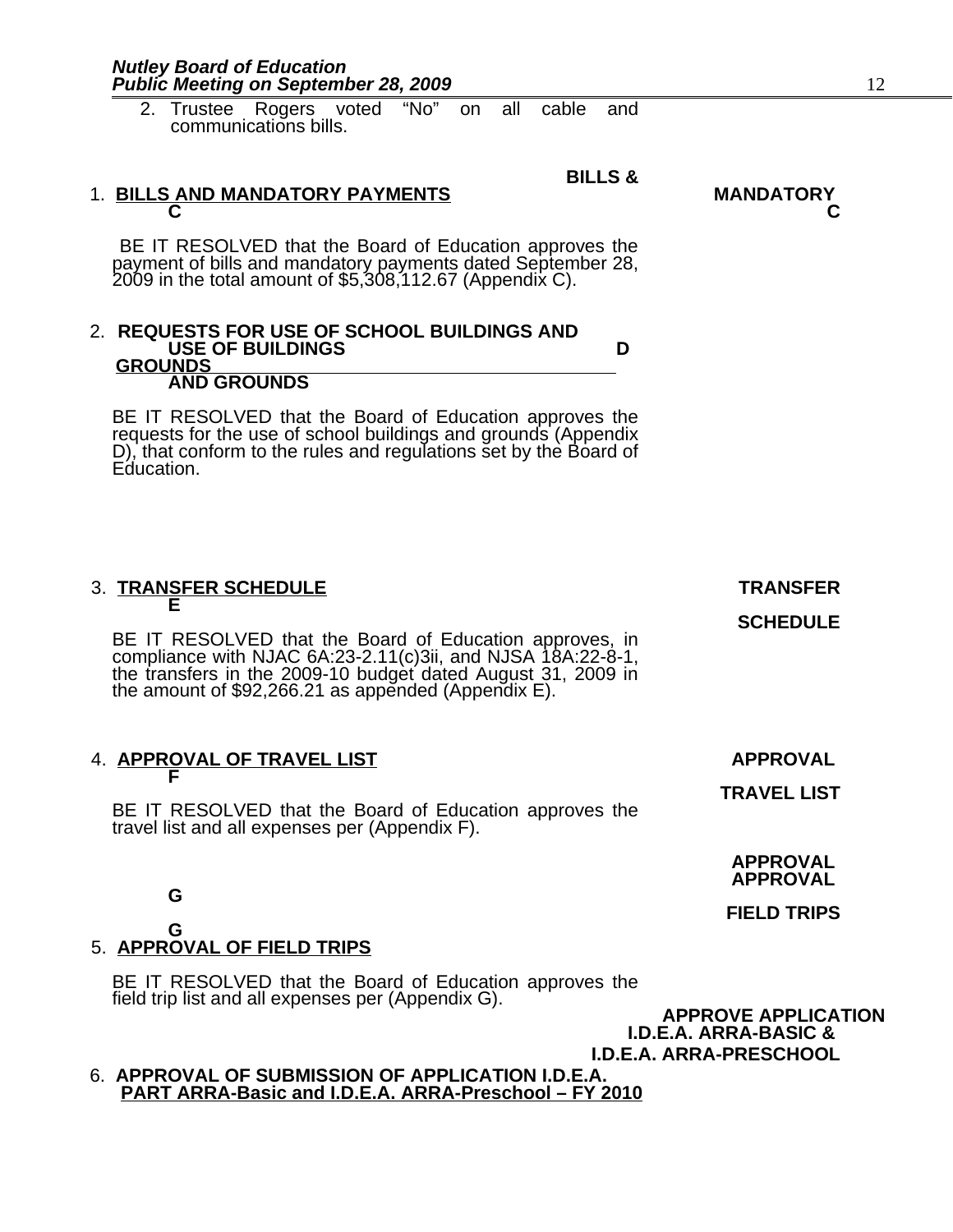BE IT RESOLVED that the Board of Education approves the submission of application for I.D.E.A. for FY 2010 as follows:

| I.D.E.A. ARRA- Basic - Public     | \$893,264 |
|-----------------------------------|-----------|
| I.D.E.A. ARRA- Basic – Non-Public | \$82.664  |
| I.D.E.A. ARRA-Preschool - Public  | \$ 35.295 |

**ACCEPT DONATION**

# 7. **ACCEPTANCE OF DONATION**

BE IT RESOLVED that the Board of Education approves the acceptance of a donation from the Spring Garden PTO in the amount \$3,000 to be used for school clubs.

# 8. **ACCEPTANCE OF DONATION**

BE IT RESOLVED that the Board of Education approves the acceptance of a donation from the Yantacaw PTO in the amount \$804.59 for a laminator.

**ACCEPT DONATION**

**SCHOOL-TO-CAREER TRANSITION PROGRAM**

### 9. **SCHOOL-TO-CAREER TRANSITION PROGRAM AT NUTLEY HIGH SCHOOL - 2009-10 SCHOOL YEAR**

BE IT RESOLVED that the Board of Education approves a voluntary partnership with the following job sites to provide daily transition activities for Nutley High School students for the 2009-10 school year:

Clara Maass Medical Center, Belleville, New Jersey Township of Nutley: Mayor Cocchiola's Office Parks and Recreation Dept. Tempo Music, Nutley, New Jersey Dr. James Muglia/Smile for Today Nutley, NJ CVS, Harrison Street, Nutley Nutley Family Service Bureau Thrift Shop

Nutley Public Schools:

Lincoln School Nutley High School Radcliffe School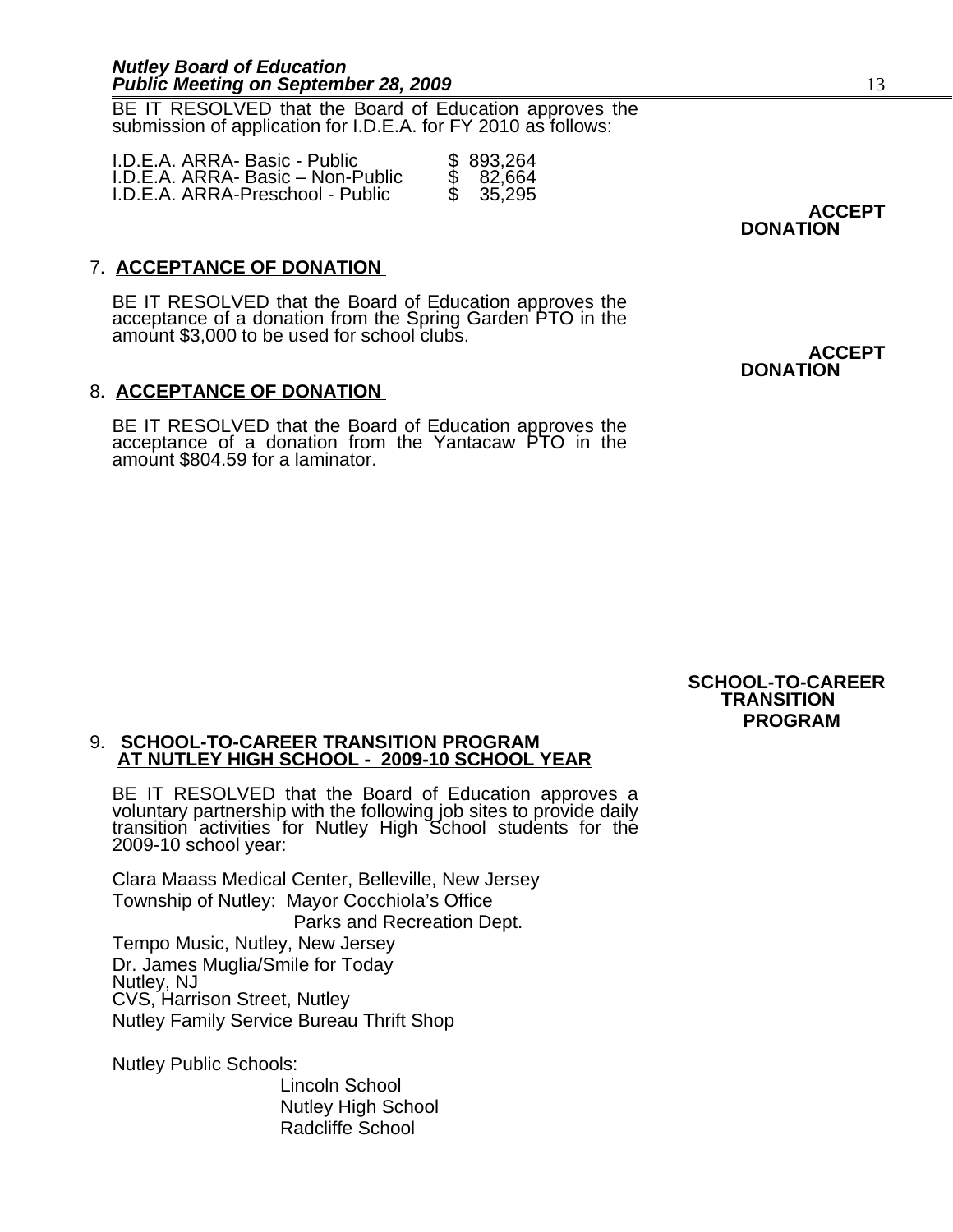Spring Garden School Washington School Yantacaw School Restaurant Passione, Montclair, New Jersey UMDNJ, Scotch Plains, New Jersey

# **APPROVE ADDITIONAL SVCS – SPIEZLE GROUP**

# 10. **APPROVAL OF ADDITIONAL SERVICES – SPIEZLE GROUP**

BE IT RESOLVED that the Board of Education approves the additional scope of work, which is inclusive of a new standby emergency generator and HVAC system in Nutley High All architectural and engineering design and construction administration services will be provided for a lump sum fee of \$44,500.

#### **APPROVE PARTIAL PAYMENT GPC, INC.**

# 11. **APPROVAL OF PARTIAL PAYMENT TO GPC, INC.**

BE IT RESOLVED that the Board of Education approves partial payment in the amount of \$135,577.12 to GPC, Inc. for the Spring Garden School Project as per the recommendation of the Board's Engineer and Construction Manager.

> **APPROVE PARTIAL PAYMENT HILT CONST.**

### 12. **APPROVAL OF PARTIAL PAYMENT TO HILT CONSTRUCTION CO.**

BE IT RESOLVED that the Board of Education approves partial payment in the amounts of \$242,873.87 to Hilt Construction Co. for the Exterior Façade Repairs at Spring Garden School as per the recommendation of the Board's Engineer and Construction Manager.

**APPROVE PARTIAL PAYMENT CIRCLE-A CONSTRUCTION CO.**

#### 13. **APPROVAL OF PARTIAL PAYMENT TO CIRCLE-A CONSTRUCTION CO. INC.**

BE IT RESOLVED that the Board of Education approves partial payment in the amount of \$411,784.84 to Circle-A Construction Co. Inc. for the Exterior Façade Repairs at Lincoln Elementary School as per the recommendation of the Board's Engineer and Construction Manager.

**APPROVE PARTIAL PAYMENT LEVY** 

**CONSTRUCTION CO.**

# 14. **APPROVAL OF PARTIAL PAYMENT TO LEVY**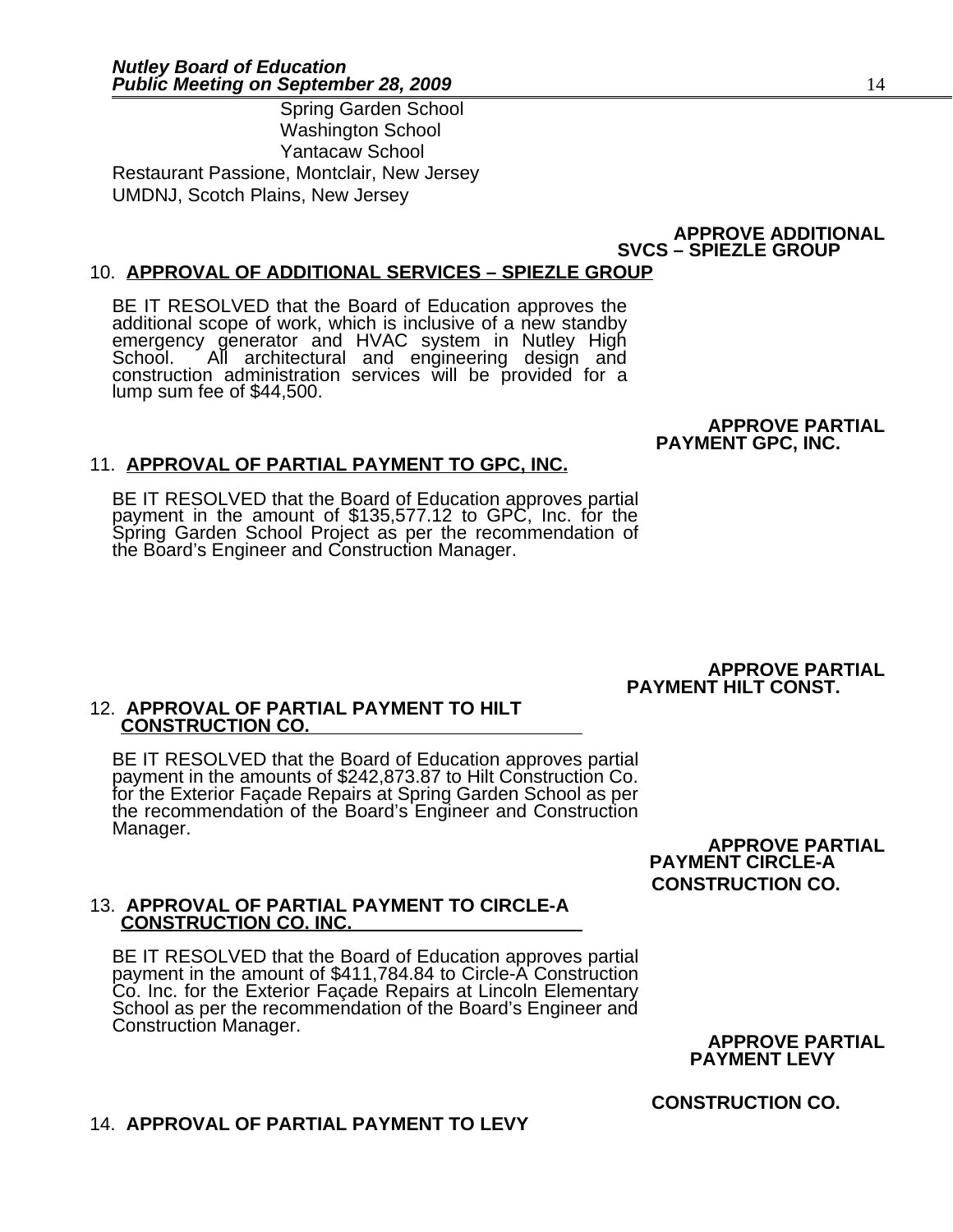# **CONSTRUCTION CO. INC.**

BE IT RESOLVED that the Board of Education approves partial payment in the amount of \$178,845.10 to Levy Construction Co. Inc. for the Window and Door Replacement at Lincoln and Radcliffe Elementary Schools as per the recommendation of the Board's Architect and Construction Manager.

**APPROVE**

# **CHANGE ORDERS**

#### 15. **APPROVAL OF CHANGE ORDERS – EXTERIOR FAÇADE REPAIRS AT WASHINGTON ELEMENTARY SCHOOL**

BE IT RESOLVED that the Board of Education approves the following change orders, on file in the Business Office, for the Exterior Façade Repairs at Washington Elementary School to Hilt Construction as follows:

Change Order No. 5 – \$ 7,551.84

Change Order No.  $6 -$ \$ 1,104.25

**APPROVE PARTIAL PAYMENT WOJCKIK ELECTRIC**

# 16. **APPROVAL OF PARTIAL PAYMENT TO WOJCHIK ELECTRIC**

Trustee Rogers moved, and Trustee Kuchta seconded, the following resolution. Upon being put to a roll call vote the resolution was approved.

BE IT RESOLVED that the Board of Education approves partial payment in the amount of \$20,209.67 to Wojchik Electric for the Spring Garden School Project as per the recommendation of the Board's Architect and Construction Manager.

#### **HEARING OF CITIZENS CITIZENS**

# **HEARING OF**

Resident Mike Russo expressed his concerns for the senior cruise being the night before the SAT's. He also asked if the Board looked into hand sanitizers.

Resident Lisa Danchak Martin asked about the Doctrine of Necessity and the senior cruise.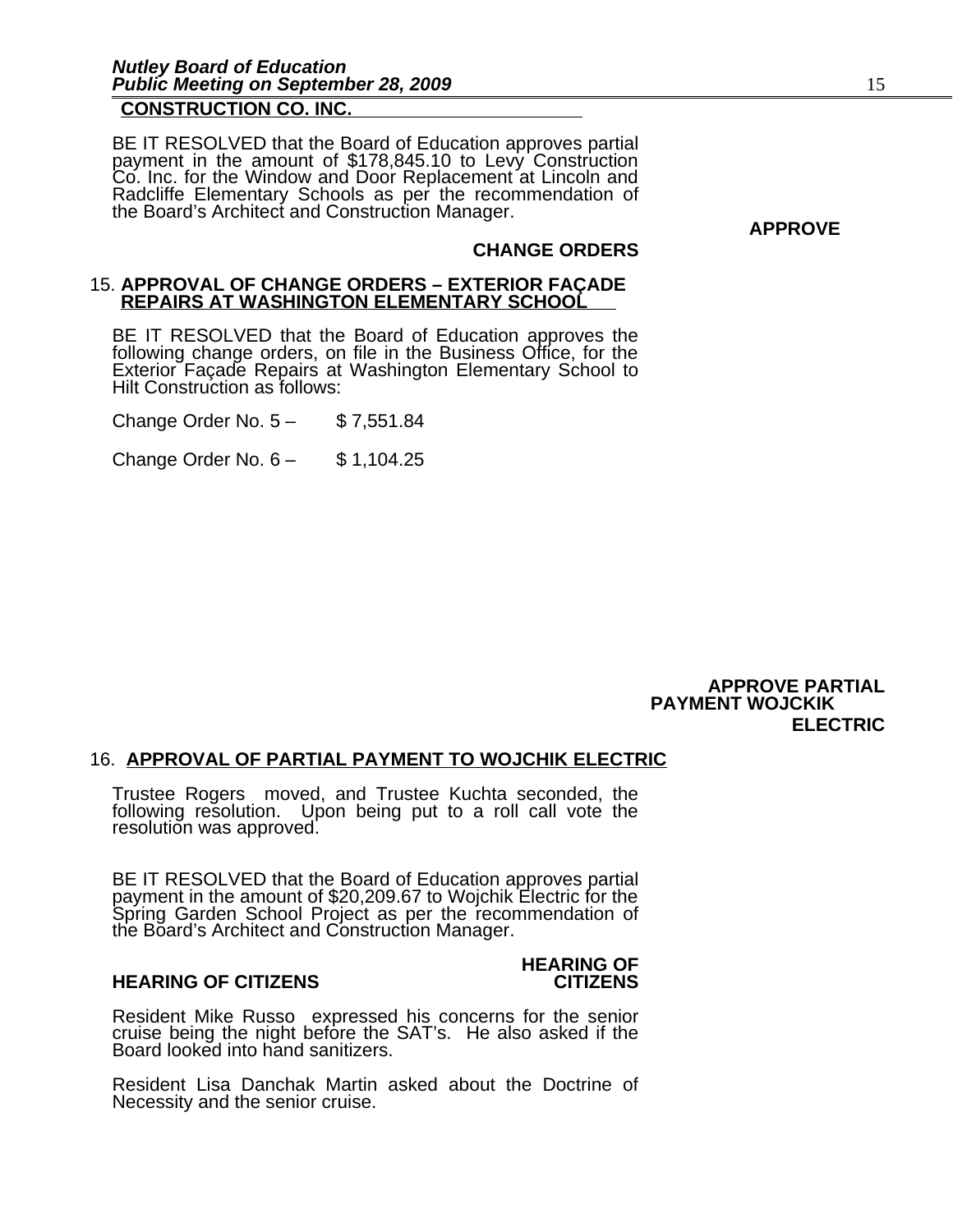Resident Alan Thomas expressed his concerns with the senior cruise. He made positive comments about the curriculum report that was presented.

Trustee Rogers exited at 9:55 PM.

Resident Terry Quirk, representative for the Nutley Parent Advocacy Network (NPAN), asked for clarification on who is in charge of the gifted and talented program and her OPRA request for cell phone records.

Trustee Rogers returned at 9:59 PM.

Resident Robert Rusignuolo made reference to his OPRA request for cell phone records.

Resident Greg Palmer spoke about the observance of religious holidays in the schools.

Resident Neil Henning asked about the heating system being used for Washington and Lincoln schools.

Resident Alan Thomas asked about testing scores and also asked to make the EAN contract public.

Resident Lisa Vallo asked about the permanent substitutes health benefits.

Resident Steve Picciano suggested alternatives to the conflict with the senior cruise.

# **OLD BUSINESS**

# **OLD BUSINESS**

Trustee Russo asked if this meeting was advertised in April.

Trustee Reilly supported the position of benefits for permanent substitutes.

# **NEW BUSINESS NEW BUSINESS**

Trustee Rogers spoke about the Doctrine of Necessity, celebrating Christmas in the schools and the donations that the schools receive from their PTO's.

Trustee Sposato asked about the work-study program.

# **ADJOURNMENT ADJOURN**

There being no further business, the meeting was adjourned at